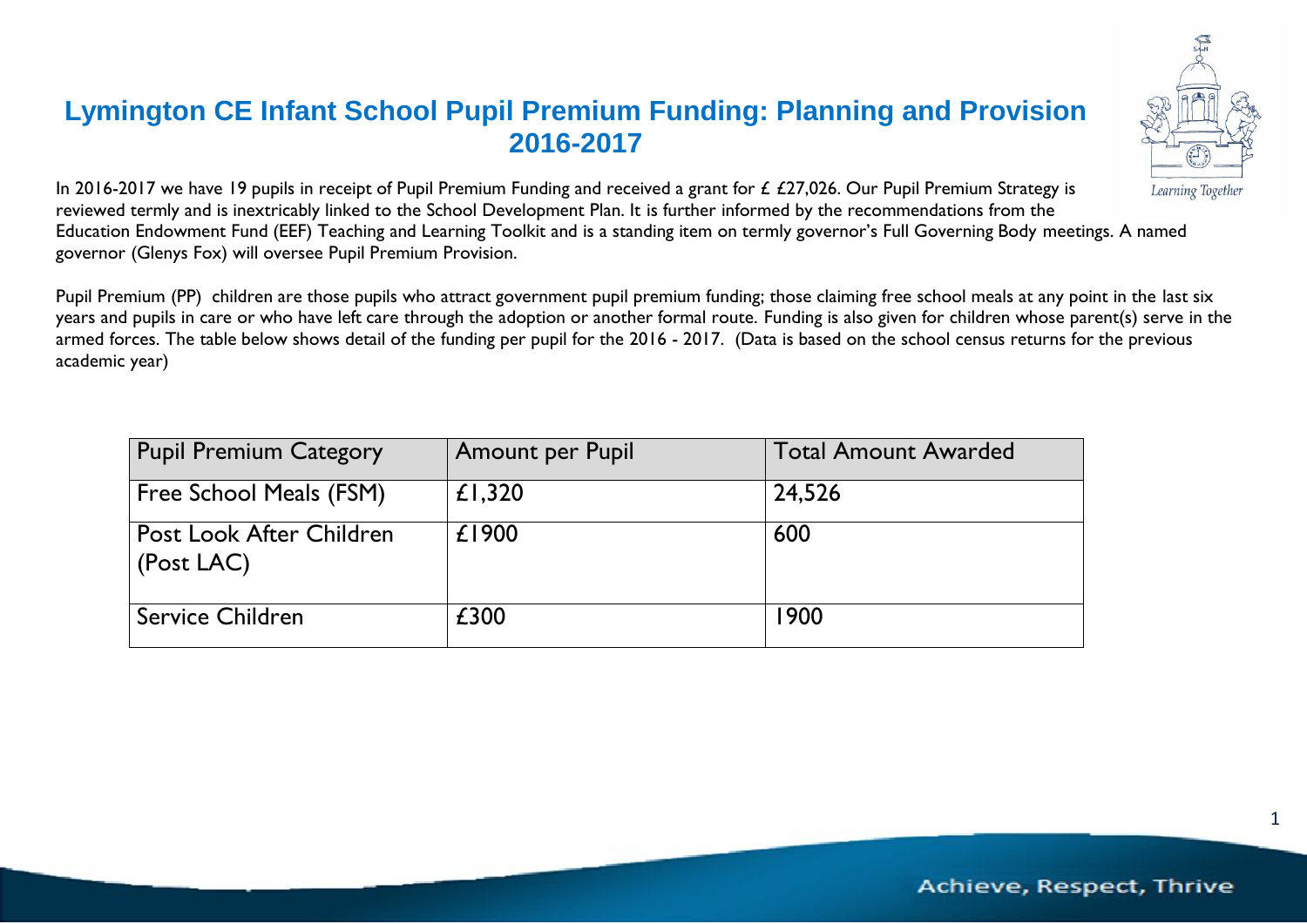## **The School's Plan for Pupil Premium Funding**

| Strategy or Action                                                                                                                                                                                                 | Reason                                                                                                                                                                                                                                 | Evidence to validate action                                                                                                                                                                                                                                                                                                | <b>Approximate Spending</b> | <b>Success Criteria</b>                                                                                                                                                                                            |
|--------------------------------------------------------------------------------------------------------------------------------------------------------------------------------------------------------------------|----------------------------------------------------------------------------------------------------------------------------------------------------------------------------------------------------------------------------------------|----------------------------------------------------------------------------------------------------------------------------------------------------------------------------------------------------------------------------------------------------------------------------------------------------------------------------|-----------------------------|--------------------------------------------------------------------------------------------------------------------------------------------------------------------------------------------------------------------|
| Regular pupil progress meetings<br>with Headteacher and / or<br>member of Senior Leadership<br>Team (SLT) to discuss progress,<br>intervention and next steps for<br>each child.                                   | Ensure all teachers are<br>$\bullet$<br>held to account for<br>progress and attainment<br>Identify barriers to<br>$\bullet$<br>learning in a timely<br>manner<br>Plan for focussed<br>intervention                                     | Wealth of evidence to<br>$\bullet$<br>prove Assessment for<br>Learning is an effective<br>strategy for raising<br>attainment e.g. Inside the<br>black box: raising<br>standards through<br>classroom assessment<br>Book by Dylan Wiliam<br>and Paul Black or<br><b>Embedded Formative</b><br>Assessment by Dylan<br>Wiliam | £3,600                      | Children make progress<br>$\bullet$<br>against identified next<br>steps.<br>Teachers give high<br>priority to PP pupils in<br>terms of marking and<br>feedback<br>Regular review informs<br>timely intervention(s) |
| Provision of extra Teaching<br>Assistant (TA) support to<br>enable the class teacher to<br>focus on 1:1 / small group 'keep<br>up' intervention to allow pupils<br>to overcome individual barriers<br>to progress. | <b>New National</b><br>Curriculum (NC)<br>focusses on specific<br>learning objectives that<br>the majority of children<br>need to achieve.<br>Support will be focussed<br>on NC gaps in learning<br>to ensure accelerated<br>progress. | School data from<br>previous years suggests<br>that TA led intervention<br>for the basic skill is less<br>effective than teacher<br>led intervention. (Ref<br>Reading Catch-Up')<br>Evidence from the<br>$\bullet$<br>Sutton Trust shows this<br>to been an effective<br>strategy for raising<br>attainment.               | £3,120                      | Children make progress<br>against identified<br>learning needs                                                                                                                                                     |
| I: I tuition or small group<br>support from skilled TA for<br>identified pupils with specific<br>learning needs (including social /<br>emotional)                                                                  | Learning needs of a<br>$\bullet$<br>minority of pupils are<br>highly specific and need<br>to be addressed either<br>individually or in small<br>groups                                                                                 | Small group tuition with<br>$\bullet$<br>a skilled TA is cost<br>effective and helps<br>ensure children get<br>tailored support. (Must<br>be planned for and<br>overseen by teacher)                                                                                                                                       | £2,000                      | Children make progress<br>$\bullet$<br>against identified<br>learning needs                                                                                                                                        |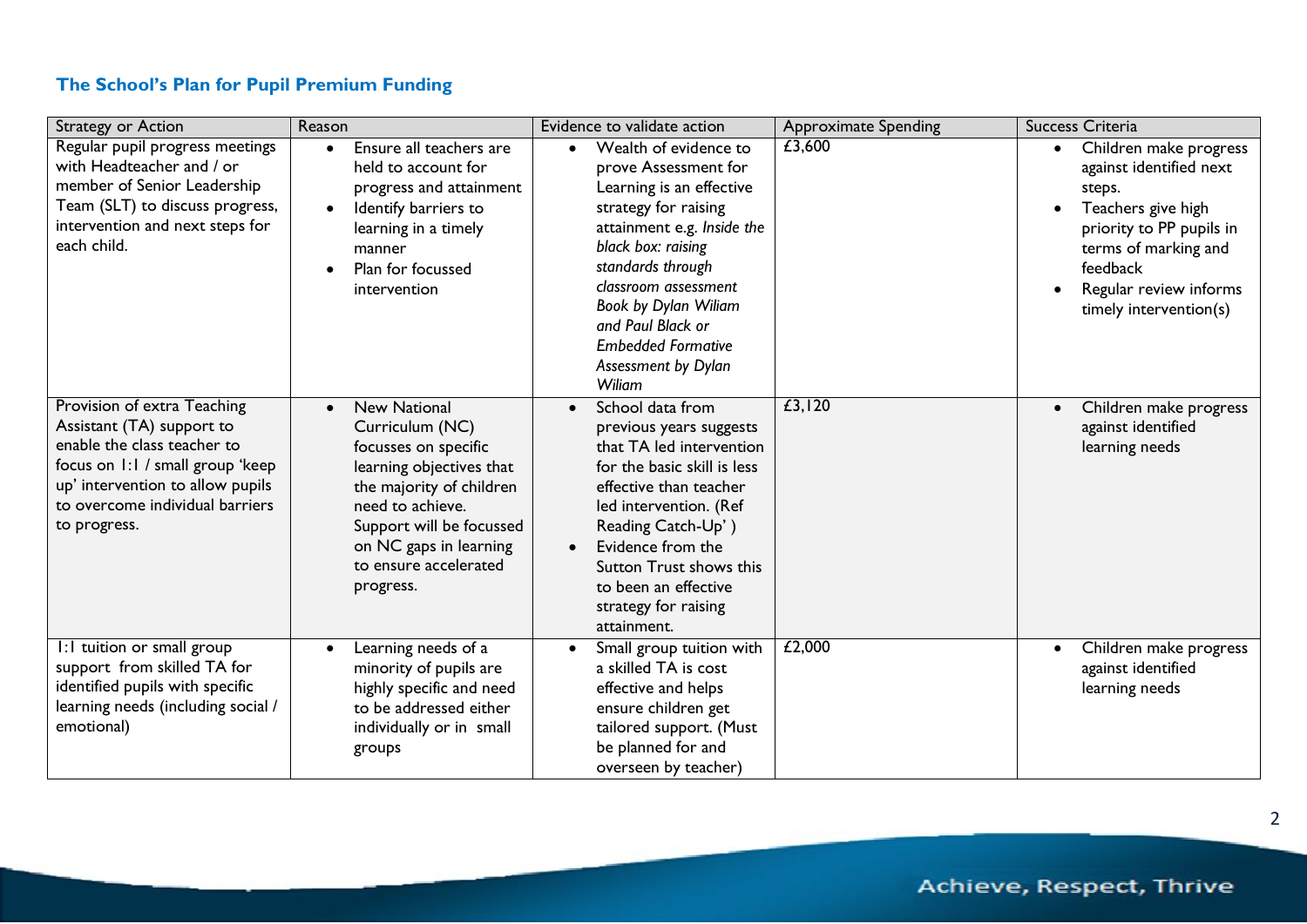| Strategy or Action                                                                                                                                        | Reason                                                                                                                                                                                                                                                     | Evidence to validate action                                                                                                                                                                                                                 | <b>Approximate Spending</b> | <b>Success Criteria</b>                                                                                                                                                                                                                 |
|-----------------------------------------------------------------------------------------------------------------------------------------------------------|------------------------------------------------------------------------------------------------------------------------------------------------------------------------------------------------------------------------------------------------------------|---------------------------------------------------------------------------------------------------------------------------------------------------------------------------------------------------------------------------------------------|-----------------------------|-----------------------------------------------------------------------------------------------------------------------------------------------------------------------------------------------------------------------------------------|
| Regular Nurture based / ELSA<br>sessions to develop social skills                                                                                         | Assessment and<br>$\bullet$<br>observation records<br>identify pupils with<br>social and emotional<br>needs impacting<br>behaviour and<br>performance                                                                                                      | Maslow's hierarchy of<br>$\bullet$<br>needs: Self-esteem<br>linked to performance<br>Records from these<br>sessions highlight social<br>and emotional needs                                                                                 | £2,080                      | Record keeping shows<br>$\bullet$<br>progress in terms of<br>attitude to learning and<br>improved social skills                                                                                                                         |
| <b>Continuing Professional</b><br>Development (CPD) for<br>teachers to develop mastery in<br>mathematics                                                  | Maths Mastery a focus<br>$\bullet$<br>of School's Strategic<br>Plan<br>Strategy will benefit all<br>children as well as PP<br>pupils<br>Helps secure good<br>subject knowledge for<br>teachers enabling them<br>to better identify<br>barriers to learning | Tim Oates (Cambridge<br>Assessment) Article:<br>Opening the door to<br>deeper understanding-<br>"Assessment should<br>focus on whether<br>children have<br>understood these key<br>concepts rather than<br>achieved a particular<br>level." | £3,500                      | Teachers have a clear<br>$\bullet$<br>idea of what Maths<br>Mastery looks like.<br>Lesson observations<br>show improved subject<br>knowledge and<br>confidence in delivering<br>lessons.<br>Children progress well<br>within the lesson |
| Reduction of pupil teacher ratio<br>in Maths lessons in term 2 and<br>3 for Year 2 classes                                                                | Identified group of Y2<br>$\bullet$<br>Children (PP / Non-PP)<br>at risk of not meeting<br><b>Age Related</b><br>Expectation to be<br>taught in smaller class<br>allowing for tailored<br>support / teaching                                               | School's internal<br>tracking data                                                                                                                                                                                                          | £1,600                      | Identified cusp group<br>achieve ambitious target                                                                                                                                                                                       |
| Reduction of pupil teacher ratio<br>in English lessons in term 2 and<br>3 for Year 2 classes through the<br>support experience 'English<br>Lead' support. | Identified group of Y2<br>Children (both PP and<br>Non-PP) at risk of not<br>meeting Age Related<br>Expectation given<br>targeted support<br>facilitated by a higher<br>pupil-teacher ratio                                                                | School's internal<br>tracking data                                                                                                                                                                                                          | £4,000                      | Identified cusp group<br>achieve ambitious target                                                                                                                                                                                       |

 $\overline{3}$